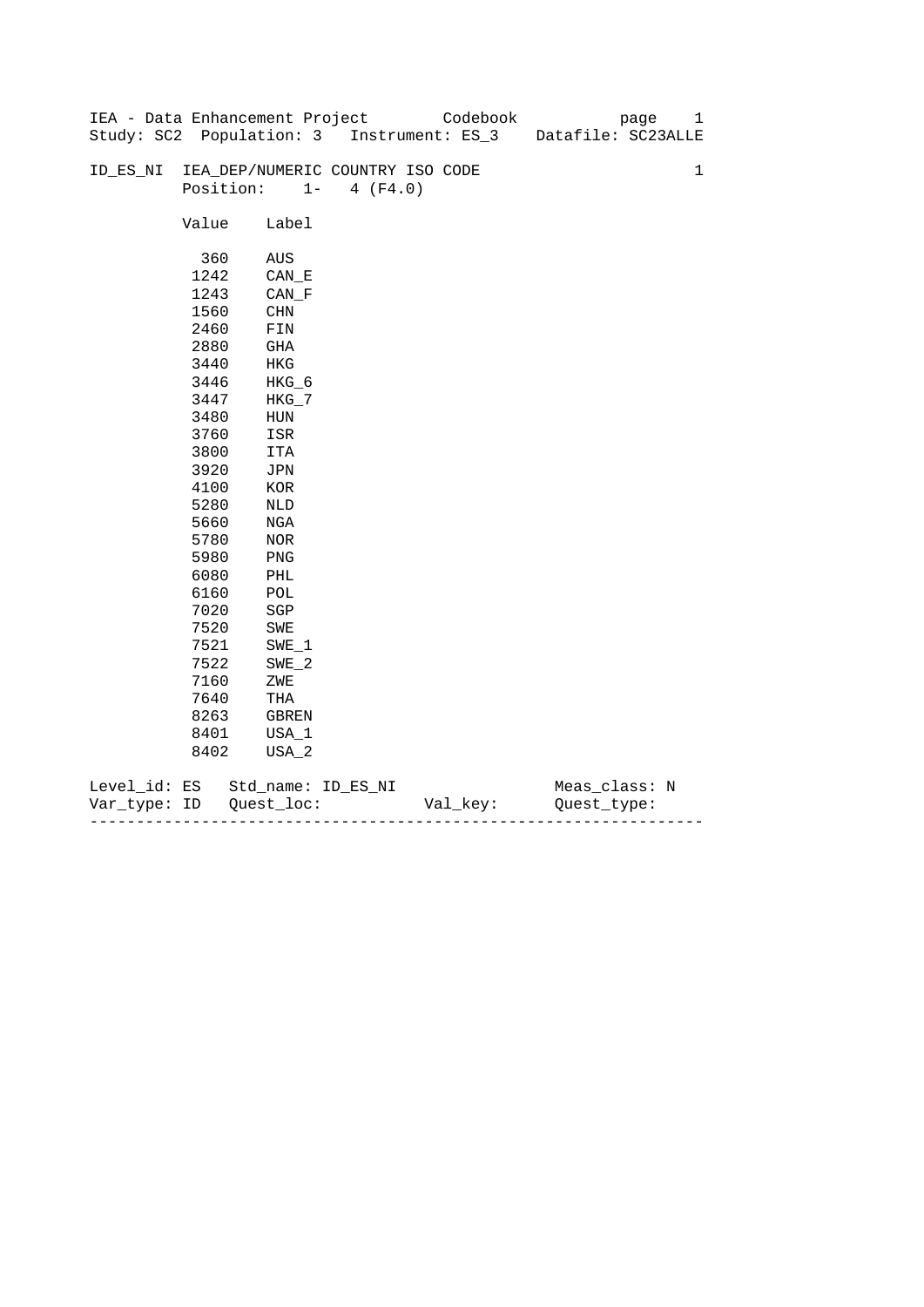|                           |                                                                                                                                                                                                                                               | IEA - Data Enhancement Project<br>Codebook<br>page                                                                                                                                                                                                                                                                                                                                                              | 2 |
|---------------------------|-----------------------------------------------------------------------------------------------------------------------------------------------------------------------------------------------------------------------------------------------|-----------------------------------------------------------------------------------------------------------------------------------------------------------------------------------------------------------------------------------------------------------------------------------------------------------------------------------------------------------------------------------------------------------------|---|
|                           |                                                                                                                                                                                                                                               | Study: SC2 Population: 3 Instrument: ES_3<br>Datafile: SC23ALLE                                                                                                                                                                                                                                                                                                                                                 |   |
| ID ES AI                  | Position:                                                                                                                                                                                                                                     | IEA_DEP/ALPHANUMERIC COUNTRY ISO CODE<br>$5-$<br>9(AB)                                                                                                                                                                                                                                                                                                                                                          | 2 |
|                           | Value                                                                                                                                                                                                                                         | Label                                                                                                                                                                                                                                                                                                                                                                                                           |   |
|                           | AUS<br>CAN E<br>CAN F<br><b>CHN</b><br>FIN<br>GBREN<br>GHA<br>HKG<br>HKG 6<br>$HKG_7$<br>HUN<br>ISR<br>ITA<br>JPN<br>KOR<br>NLD<br>NGA<br>NOR<br><b>PNG</b><br>PHL<br>POL<br>SGP<br>SWE<br>SWE 1<br>$SWE_2$<br>THA<br>$USA_1$<br>USA 2<br>ZWE | Australia<br>Canada (English)<br>Canada (French)<br>China<br>Finland<br>UK (England)<br>Ghana<br>Hong Kong<br>Hong Kong (6)<br>Hong Kong (7)<br>Hungary<br>Israel<br>Italy<br>Japan<br>Korea, Republic of<br>Netherlands<br>Nigeria<br>Norway<br>Papua New Guinea<br>Philippines<br>Poland<br>Singapore<br>Sweden<br>Sweden (A)<br>Sweden (B)<br>Thailand<br>United States (A)<br>United States (B)<br>Zimbabwe |   |
|                           |                                                                                                                                                                                                                                               |                                                                                                                                                                                                                                                                                                                                                                                                                 |   |
| Level_id: ES<br>Var_type: | ID                                                                                                                                                                                                                                            | Meas_class: N<br>Std name: ID ES AI<br>Quest loc:<br>Val_key:<br>Ouest type:                                                                                                                                                                                                                                                                                                                                    |   |

------------------------------------------------------------------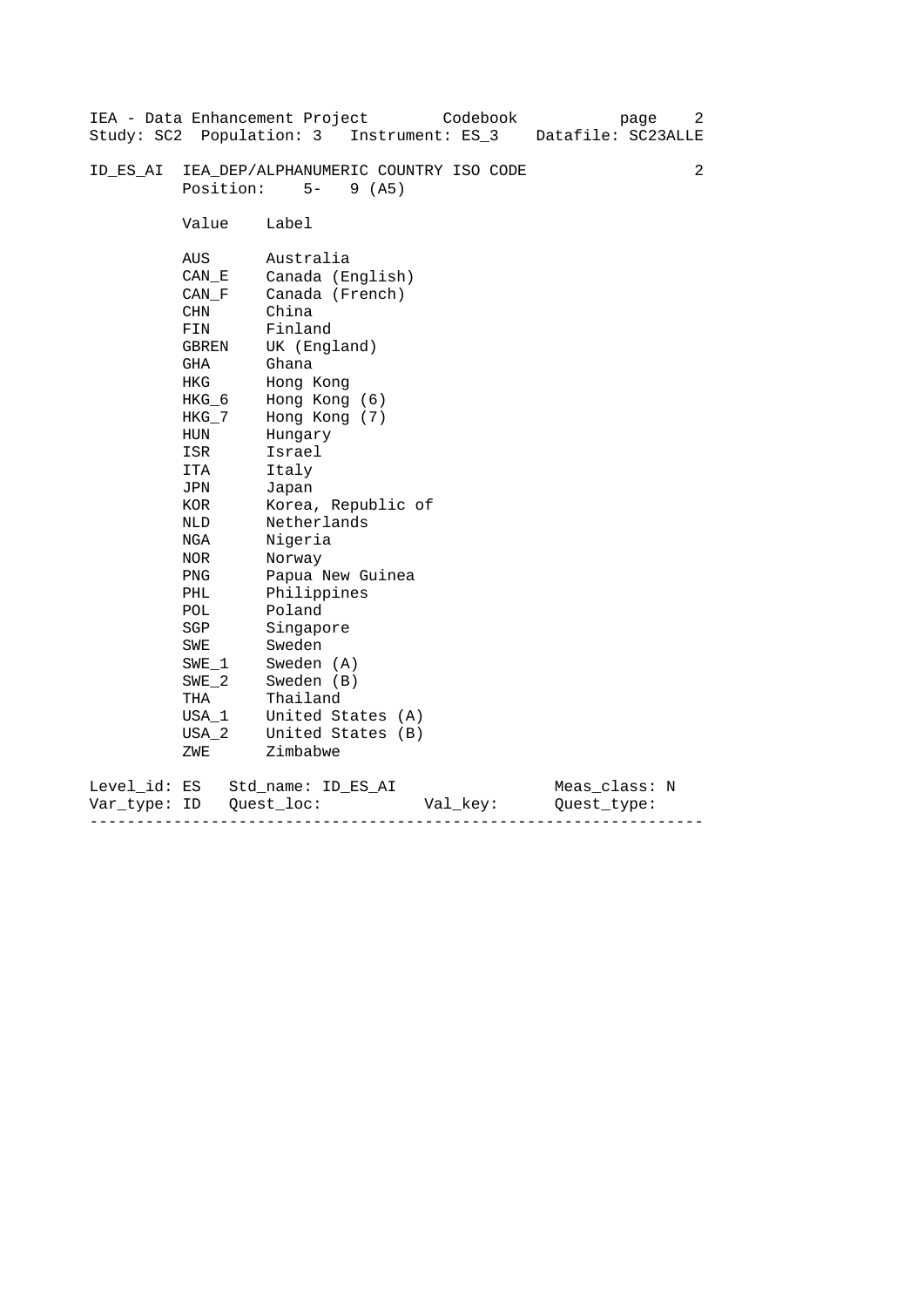| IEA - Data Enhancement Project Codebook       |                                                                                                                                              |                                                                                                                                                                                                                                                                                                                           |                     |          | page<br>Study: SC2 Population: 3 Instrument: ES_3 Datafile: SC23ALLE | 3 |
|-----------------------------------------------|----------------------------------------------------------------------------------------------------------------------------------------------|---------------------------------------------------------------------------------------------------------------------------------------------------------------------------------------------------------------------------------------------------------------------------------------------------------------------------|---------------------|----------|----------------------------------------------------------------------|---|
| CNTRYNUM COUNTRY NUMBER                       | Position: 10- 11 (F2.0)                                                                                                                      |                                                                                                                                                                                                                                                                                                                           |                     |          |                                                                      | 3 |
|                                               | Value                                                                                                                                        | Label                                                                                                                                                                                                                                                                                                                     |                     |          |                                                                      |   |
|                                               | 10<br>16<br>18<br>20<br>22<br>24<br>26<br>30<br>32<br>34<br>36<br>38<br>40<br>44<br>48<br>50<br>52<br>54<br>56<br>60<br>66<br>70<br>72<br>74 | Australia<br>Canada (French)<br>Canada (English)<br>China<br>UK (England)<br>Finland<br>Ghana<br>Hong Kong<br>Hungary<br>Israel<br>Italy<br>Japan<br>Korea<br>Netherlands<br>Nigeria<br>Norway<br>Papua New Guinea<br>Philippines<br>Poland<br>Singapore<br>Sweden (A, B)<br>Thailand<br>United States (A, B)<br>Zimbabwe |                     |          |                                                                      |   |
| Level_id: ES Std_name: ID_ES_N                |                                                                                                                                              |                                                                                                                                                                                                                                                                                                                           |                     |          | Meas_class: N<br>Val_key:           Quest_type:                      |   |
| POPN                                          | POPULATION<br>Position: 12- 12 (F1.0)<br>Value<br>1<br>2<br>3                                                                                | Label<br>I (10-year olds)<br>II (14-year olds)                                                                                                                                                                                                                                                                            | III (preuniversity) |          |                                                                      | 4 |
| Level_id: Std_name: ID_POP                    |                                                                                                                                              |                                                                                                                                                                                                                                                                                                                           |                     |          | Meas_class: N                                                        |   |
| TNSCH_E IEA_DEP/TOTAL NUMBER OF SCHOOLS IN ES | Position: 13- 17 (F5.0)<br>Value Label<br>99999 .A missing data                                                                              |                                                                                                                                                                                                                                                                                                                           |                     |          |                                                                      | 5 |
| Level_id: ES Std_name: SS_TCE                 |                                                                                                                                              |                                                                                                                                                                                                                                                                                                                           |                     | Val_key: | Meas_class: R<br>Quest_type:                                         |   |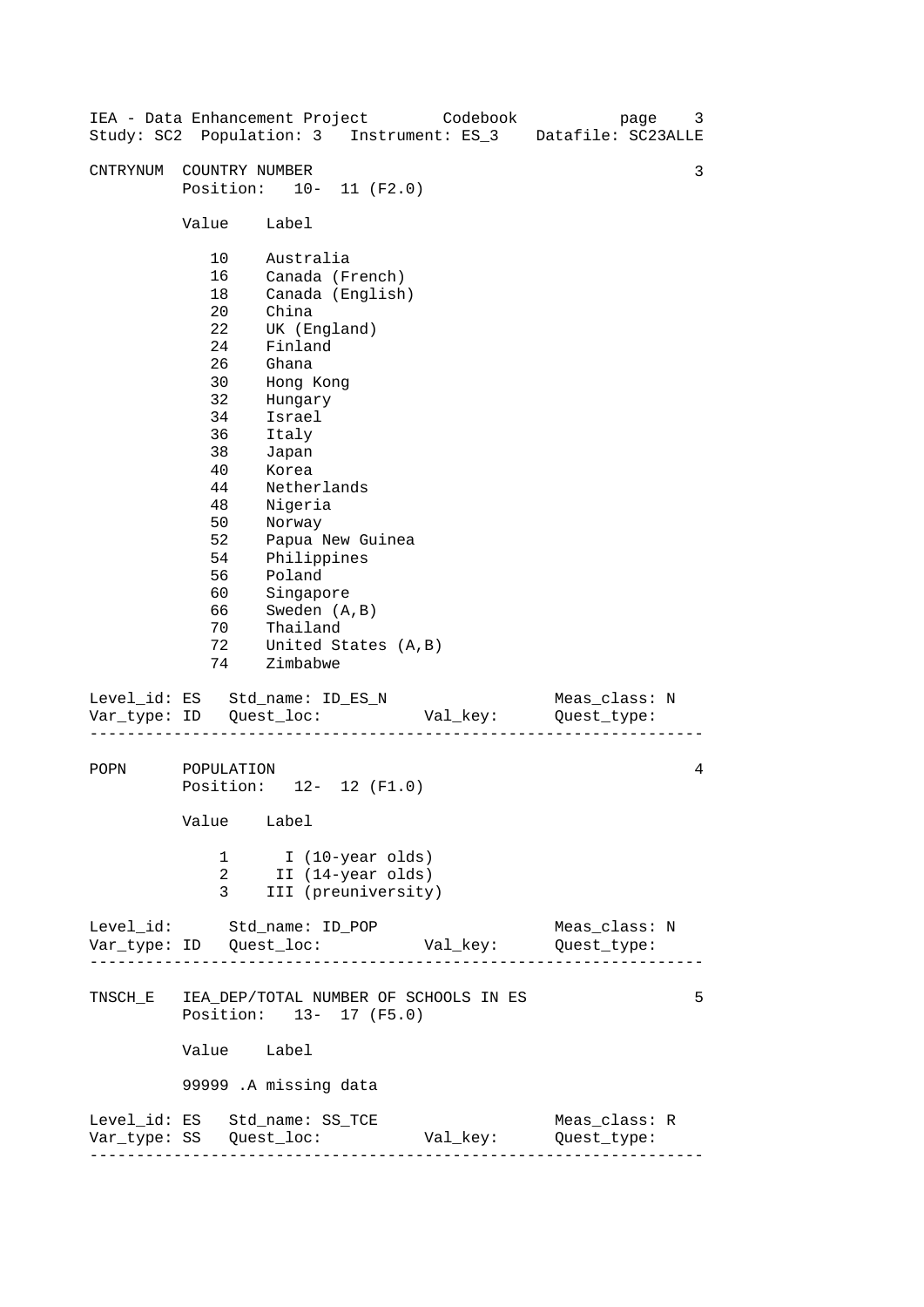------------------------------------------------------------------ ------------------------------------------------------------------ ------------------------------------------------------------------ ------------------------------------------------------------------ ------------------------------------------------------------------ 6 IEA - Data Enhancement Project Codebook page 4 Study: SC2 Population: 3 Instrument: ES\_3 Datafile: SC23ALLE TN\_E IEA\_DEP/TOTAL NUMBER OF STUDENTS IN ES Position: 18- 24 (F7.0) Value Label 9999999 .A missing data Level\_id: ES Std\_name: SS\_TSE Meas\_class: R Var\_type: SS Quest\_loc: Val\_key: Quest\_type: DNSCH\_E IEA\_DEP/DESIGNED N OF SCHOOLS IN ES 7 Position: 25- 28 (F4.0) Value Label 9999 .A missing data Level\_id: ES Std\_name: SS\_SCE Meas\_class: R Var\_type: SS Quest\_loc: Val\_key: Quest\_type: DN\_E IEA\_DEP/DESIGNED N OF STUDENTS IN ES 8 Position: 29- 33 (F5.0) Value Label 99999 .A missing data Level\_id: ES Std\_name: SS\_SSE Meas\_class: R Var\_type: SS Quest\_loc: Val\_key: Quest\_type: NSCH\_E IEA\_DEP/ACHIEVED N OF SCHOOLS IN ES 9 Position: 34- 37 (F4.0) Value Label 9999 .A missing data Level\_id: ES Std\_name: SS\_PCE Meas\_class: R Var\_type: SS Quest\_loc: Val\_key: Quest\_type: N\_E TEA\_DEP/ACHIEVED N OF STUDENTS IN ES 10 10 Position: 38- 42 (F5.0) Value Label 99999 .A missing data Level\_id: ES Std\_name: SS\_PSE Meas\_class: R Var\_type: SS Quest\_loc: Val\_key: Quest\_type: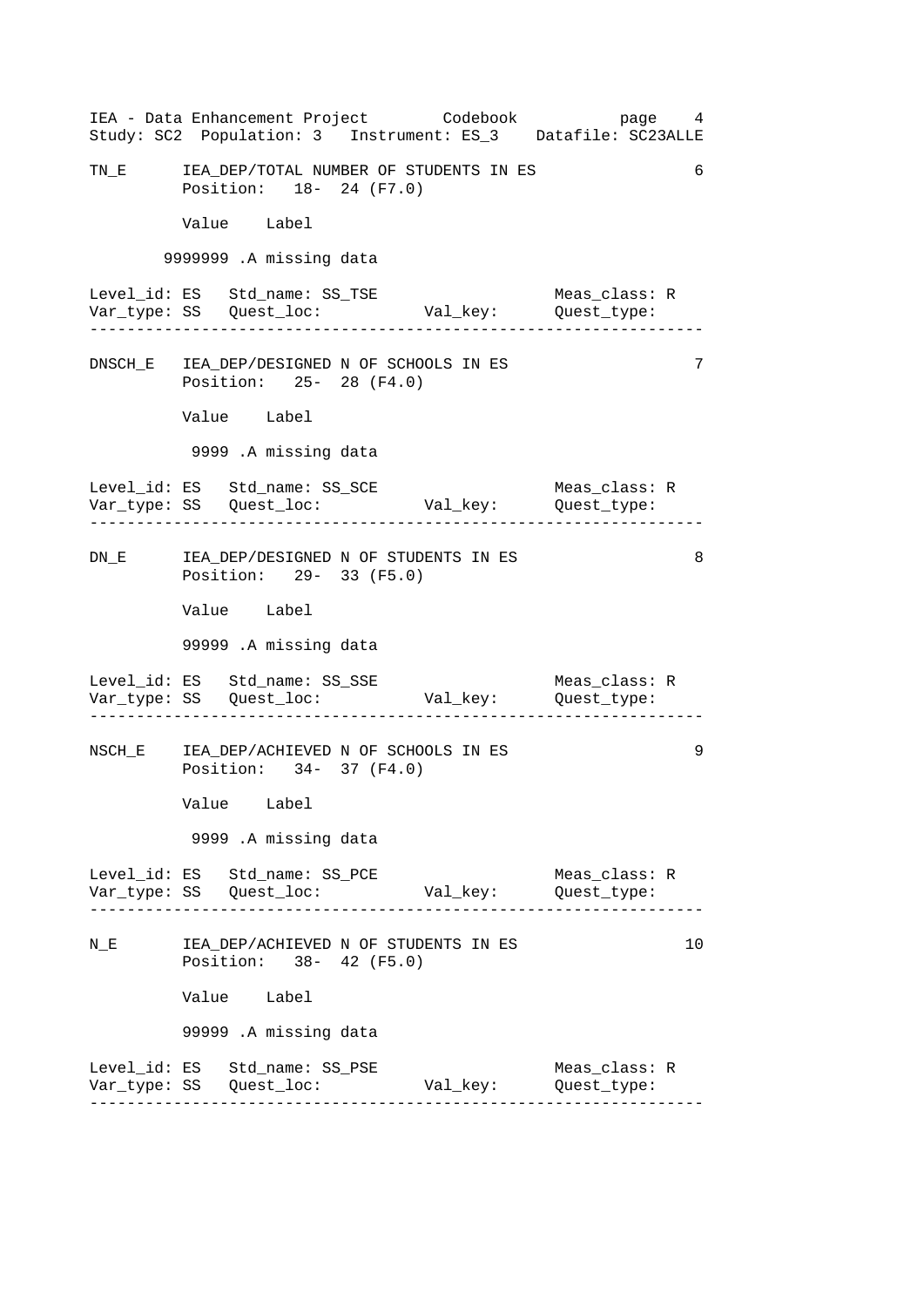------------------------------------------------------------------ ------------------------------------------------------------------ ------------------------------------------------------------------ ------------------------------------------------------------------ ------------------------------------------------------------------ IEA - Data Enhancement Project Codebook page 5 Study: SC2 Population: 3 Instrument: ES\_3 Datafile: SC23ALLE RESRAT\_E IEA\_DEP/RESPONSE RATE (IN %) 11 Position: 43- 45 (F3.0) Value Label 999 .A missing data Level\_id: ES Std\_name: CEDRESPR Meas\_class: R Var\_type: DE Quest\_loc: Val\_key: Quest\_type: ESTRHO IEA\_DEP/ESTIMATED INTRACLASS CORR (RHO) 12 Position: 46- 48 (F3.1) Value Label 9 .A missing data Level\_id: ES Std\_name: CEDRHO Meas\_class: R Var\_type: DE Quest\_loc: Val\_key: Quest\_type: DEFF IEA\_DEP/DESIGN EFFECT 13 Position: 49- 52 (F4.1) Value Label 99 .A missing data Level\_id: ES Std\_name: CEDDEFF Meas\_class: R Var\_type: DE Quest\_loc: Val\_key: Quest\_type: NEFF IEA\_DEP/EFFECTIVE NUMBER OF STUDENTS 14 Position: 53- 57 (F5.0) Value Label 99999 .A missing data Level\_id: ES Std\_name: CEDNEFF Meas\_class: R Var\_type: DE Quest\_loc: Val\_key: Quest\_type: SEMEAN IEA DEP/STANDARD ERROR OF MEAN Position: 58- 62 (F5.3) Value Label .A missing data 9 Level\_id: ES Std\_name: CEDSEM Meas\_class: R Var\_type: DE Quest\_loc: Val\_key: Quest\_type: 15